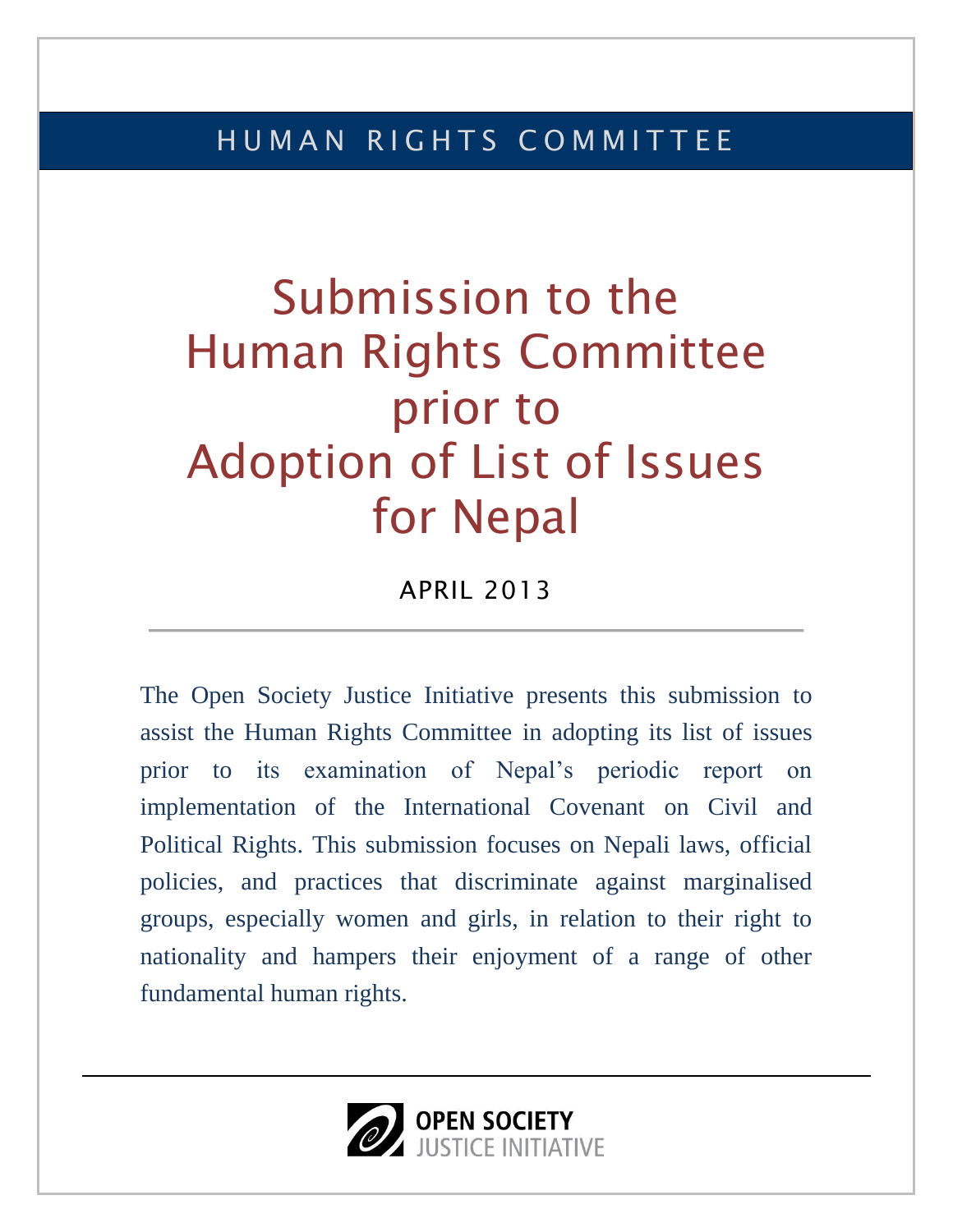# Executive Summary

The Open Society Justice Initiative (Justice Initiative) presents this submission to assist the Human Rights Committee in adopting its list of issues prior to of its examination of Nepal's periodic report on implementation of the International Covenant on Civil and Political Rights (Covenant). <sup>1</sup> This submission focuses on Nepali laws, official policies, and practices that discriminate against marginalised groups, especially women and girls, in relation to their right to nationality.<sup>2</sup>

The Justice Initiative promotes the rule of law through litigation, legal advocacy, and reform of legal institutions aimed at enhancing the protection of human rights. A major focus of the Justice Initiative's work is the enforcement of international legal prohibitions on discrimination, statelessness, and arbitrary deprivation of nationality.

In Nepal, discriminatory citizenship laws deprive historically marginalised communities of access to citizenship certificates, rendering them effectively stateless. Arbitrary and discriminatory implementation of such laws exacerbates the problem. Impracticable requirements to prove Nepali citizenship and the systematic, wrongful denial of applications submitted with legally sufficient documents are two of the many barriers that prevent vulnerable Nepalis from accessing citizenship certificates. While resource constraints and institutional capacity limitations pose additional problems, structural discrimination and patriarchal attitudes create even greater barriers to implementation of the legal and policy framework related to citizenship certificates.

The problematic laws and practices raise questions regarding Nepal's compliance with its obligations under the Covenant's Article 12(2) and (4) on the right of every person to leave and return to his or her "own country," Article 16 on the right to recognition as a person before the law, Article 24 on every child's right to be registered immediately at birth and to acquire a nationality, Article 25 on the right to take part in public affairs and to vote, and Article 26 on the right to equality before the law. All of these provisions should be understood in conjunction with Article 2(1) on the right to non-discrimination.

The Justice Initiative encourages the Committee to include discrimination against marginalised groups in access to citizenship and citizenship certificates in its list of issues. Specifically, the Justice Initiative recommends that the Committee include the following questions:

- When will the gender-discriminatory provisions be removed from the Citizenship Certificate Distribution Procedure Directives of 2006?
- What concrete plans have been made to ensure implementation of several Supreme Court decisions affirming gender equality in access to citizenship?

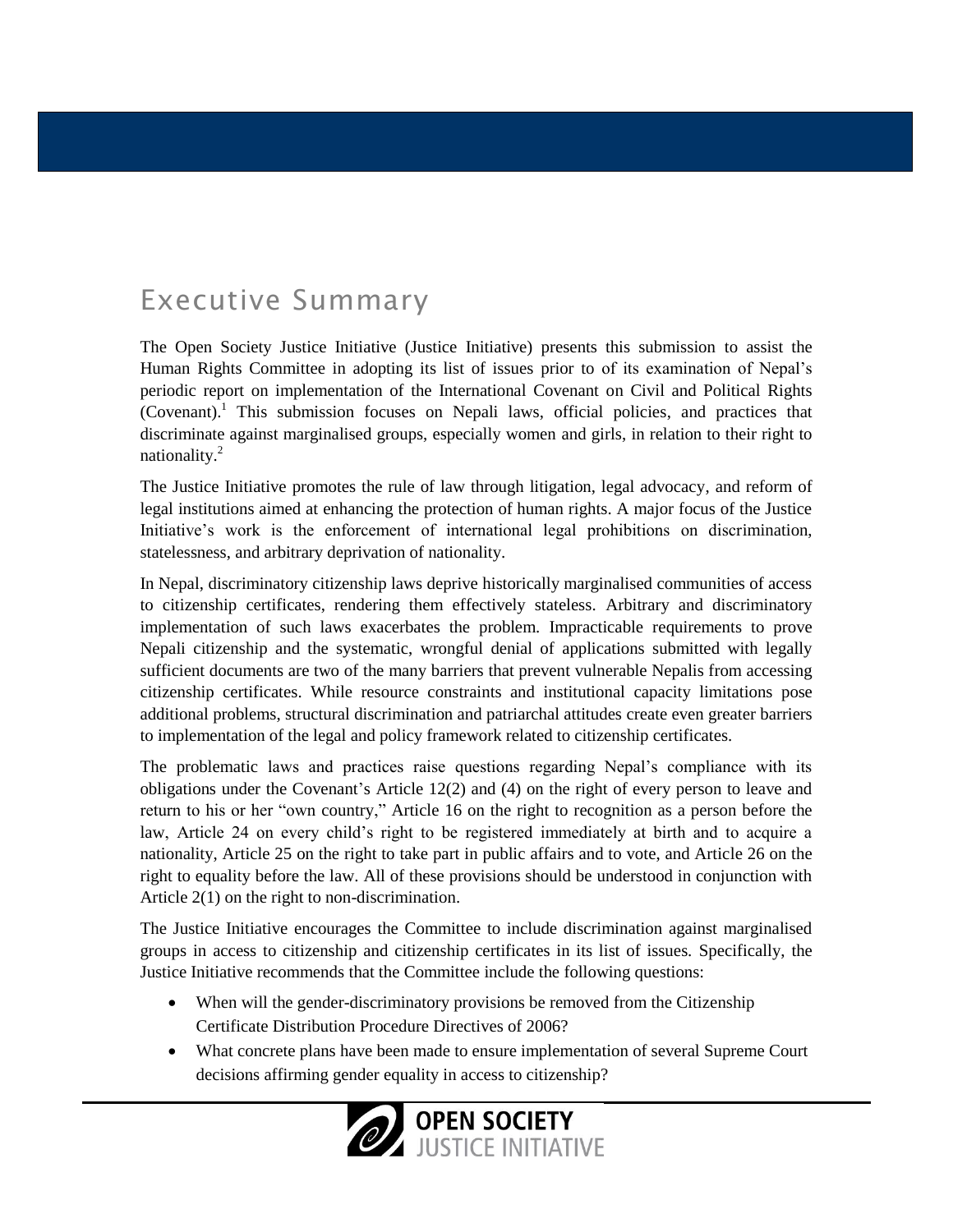- How will the Government implement the Presidential Decree of 14 March 2013 such that eligible children acquire citizenship certificates as Nepali citizens by descent?
- How will the Government ensure that the principles of equality and non-discrimination on the basis of gender, ethnicity, religion, descent including caste, and all other bases under the Covenant, are enshrined in Nepal's Constitution?
- In particular, how will the Government ensure that gender discrimination is not reintroduced into citizenship law through the constitutional reform process?
- What specific action is the Government undertaking to train local officials to apply citizenship law in an equal and unbiased manner?
- How will the Government educate both local officials and the general public on the procedure for appealing denial of citizenship documents?
- Is the Government making provisions for a register of citizens such that documentation held by individuals is not the only record of their citizenship?
- What plans, if any, does the Government intend to take to establish/clarify children's citizenship from birth?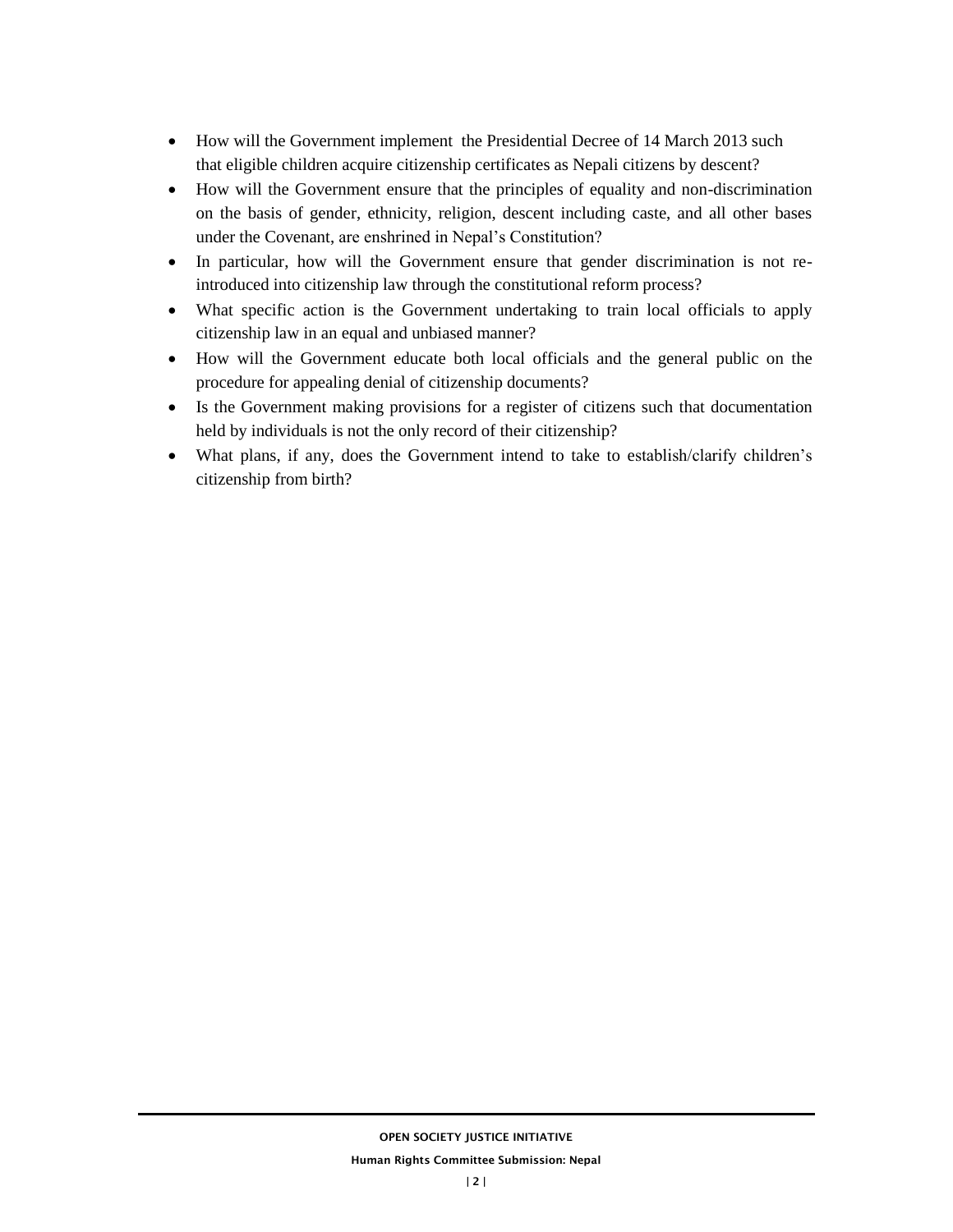# I. Legal framework for the right to nationality and citizenship certificates

### The importance of citizenship certificates

Nepal is an immensely diverse country.<sup>3</sup> Despite this diversity, long-standing discrimination based on gender, ethnicity, caste, language, religion and geography is deeply ingrained. One of the most egregious present-day manifestations of this discrimination is the denial of citizenship documents to marginalised communities. The limited access of marginalised groups to proof of citizenship profoundly restricts their enjoyment of a range of fundamental human rights, including those protected by the Covenant.

A citizenship certificate is the single most important legal document a Nepali can possess. It not only establishes the holder's official identity as a Nepali national; it also provides access to rights, opportunities, and state services not available otherwise.<sup>4</sup> Proof of citizenship is required to purchase or transfer land; register births, marriages, and deaths; open bank accounts, obtain micro credit loans, and register businesses; attend higher education institutions; acquire travel documents; receive state benefits for the disabled, widowed, or elderly; and run for public office. A citizenship certificate is required to enlist in the army, the armed police, and the civil police force. It also gives access to formal sector employment opportunities, such as full-time permanent jobs that provide sick leave and pensions, in contrast to temporary and seasonal work.<sup>5</sup>

Since Nepal began granting citizenship in 1952, it has increasingly restricted access to citizenship certificates by demanding difficult-to-obtain proof of Nepali citizenship, and by applying genderdiscriminatory requirements. Regulations restricting access to citizenship certificates are justified by the open border with India and the perceived concomitant threat to security and sovereignty, $6a$ desire to maintain a unified national identity, and population size concerns,<sup>7</sup> but also result from a patriarchal society and other entrenched systems of discrimination.<sup>8</sup>

#### The process for applying for citizenship documents

Nepalis may apply for citizenship certificates when they reach age 16, the age of majority. In order to apply for citizenship by descent or naturalisation, a Nepali must produce the citizenship certificate of his or her father or mother and supporting documentation from the Village Development Committee (VDC) certifying place of birth or a birth certificate.<sup>9</sup> The application is made to the District Administration Office (DAO), where an administrative official has the discretion to grant or deny citizenship. Decisions may be appealed, but it is likely that most people do not appeal because of the time and cost involved or because they do not know that they can appeal. $10$ 

The 2007 interim Constitution and 2006 Citizenship Act and Citizen Rules provide the current legal framework governing citizenship, which may be acquired either through descent or naturalisation.<sup>11</sup> Article 8(2) of the interim Constitution provides that persons living in Nepal whose father or mother hold Nepalese citizenship are citizens of Nepal by descent.<sup>12</sup> Persons born in Nepal before mid-April 1990 and who have resided permanently in Nepal are considered citizens by virtue of their place of birth (Article 8(7)). However, if the father is a foreign citizen,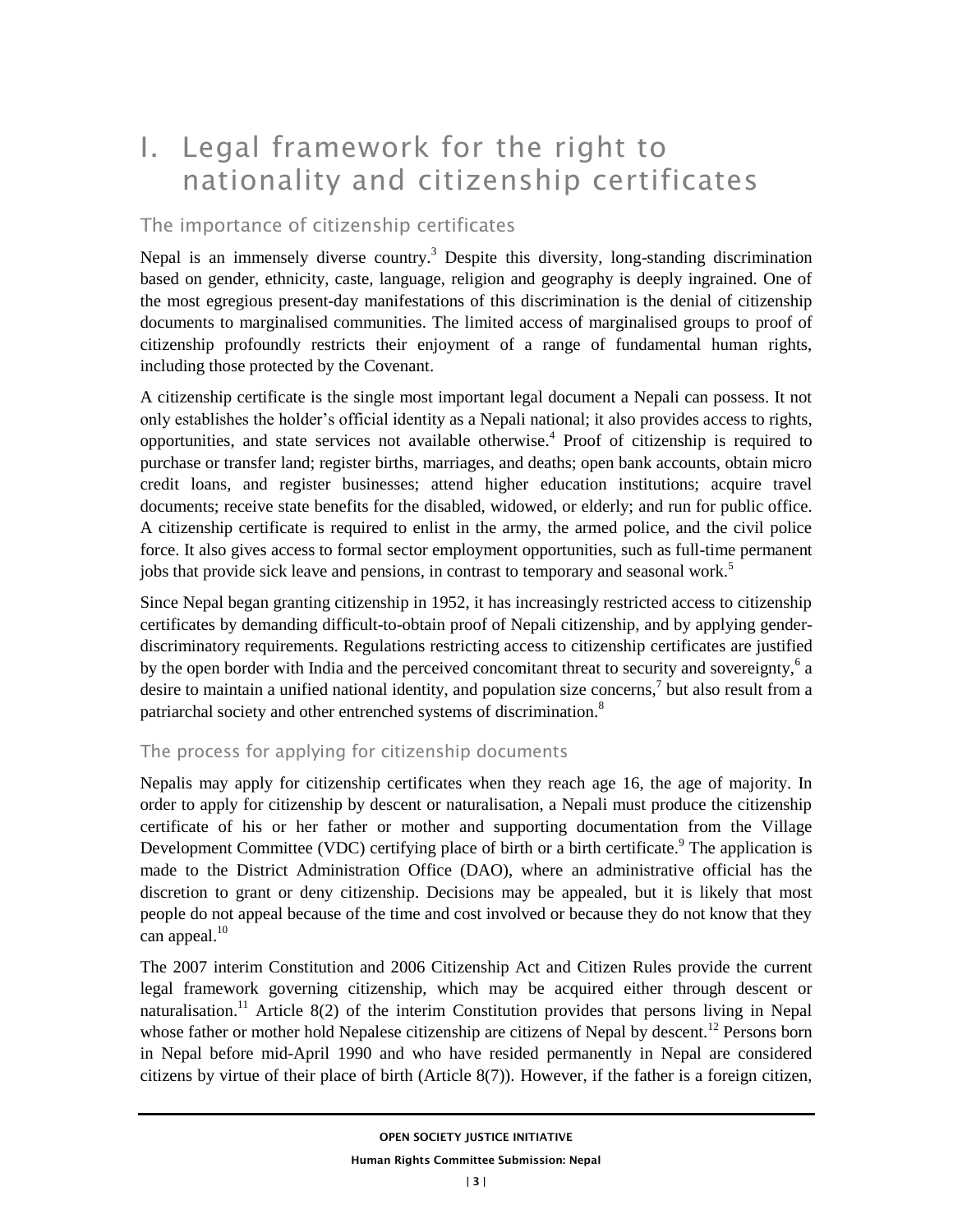the child will only acquire Nepalese citizenship if he or she has resided permanently in Nepal and has not acquired the nationality of the father. Foreign women married to Nepalese men may acquire citizenship through naturalisation (Article 8(6)) but foreign men married to Nepali women have no such right. These facially gender-based distinctions reflect the dominance of patriarchy in the transmission of Nepalese nationality, in that a Nepali woman cannot pass her nationality to family members on the same footing as Nepali men.

Nepal has taken certain steps to address discrimination in access to citizenship certificates.<sup>13</sup> The 2006 Comprehensive Peace Agreement (CPA) explicitly recognised the systematic discrimination against Dalits, indigenous peoples, ethnic minorities, linguistic groups, women, and Madhesis. In 2007, Nepal launched a massive campaign to distribute citizenship certificates, in preparation for elections for the Constituent Assembly (CA) which took place in 2008. Deploying hundreds of teams that traversed the country's 75 districts, the government distributed citizen certificates to 2.6 million Nepalis.<sup>14</sup> However, approximately 800,000 eligible persons did not receive citizenship certificates. $15$ 

Regrettably, the children of individuals who were granted citizenship as part of the 2007 citizenship campaign have had their applications denied on the basis that such grant did not enable the recipient to convey citizenship to his or her children.<sup>16</sup> The Ministry of Home Affairs tried to resolve this problem by issuing a Circular in 2011 that confirmed granting nationality by descent to the children of citizens who had acquired citizenship by birth;<sup>17</sup> however, this Circular was challenged and deemed unconstitutional by the Supreme Court by judgment dated 16 February 2012. The Supreme Court suspended its application leaving the situation unclear.<sup>18</sup>

In early April 2013, President Ram Baran Yadav promulgated an Ordinance on the Amendment to the Nepal Citizenship Act (2013). This Ordinance was based on an earlier Decree of 14 March 2013, in which the President issued an order to remove difficulties on the implementation of the Constitution in accordance with Article 158 of the interim Constitution. The Decree, in point 21, states that "As children of those who acquired citizenship of Nepal by birth as per the proviso of Article 8(5) of the Constitution and born before they (their parents) acquired such citizenship certificate face difficulty in acquiring citizenship by descent as per the provisions in Clause 2 (b), children of those who acquired citizenship by birth accordingly would be provided with citizenship by descent."<sup>19</sup> This means that children of parents who acquired citizenship by birth will be granted citizenship by descent, even if they were born prior to that date that their parents' citizenship was recognized or documented.

The Decree is expected to come into effect immediately with the issuance of the above-mentioned Ordinance. However, the Government will still need to amend the Citizenship Act and issue directives to ensure its full implementation.

Birth registration is governed by the 1977 *Birth, Death and Other Vital Events Registration Act*. While the Nepalese Supreme Court struck down a facially discriminatory provision in the Act requiring children to be registered by male family members in 2005, the decision is still not being implemented in practice. A minority of children are registered at birth, with estimates ranging from 15% to 35%.<sup>20</sup>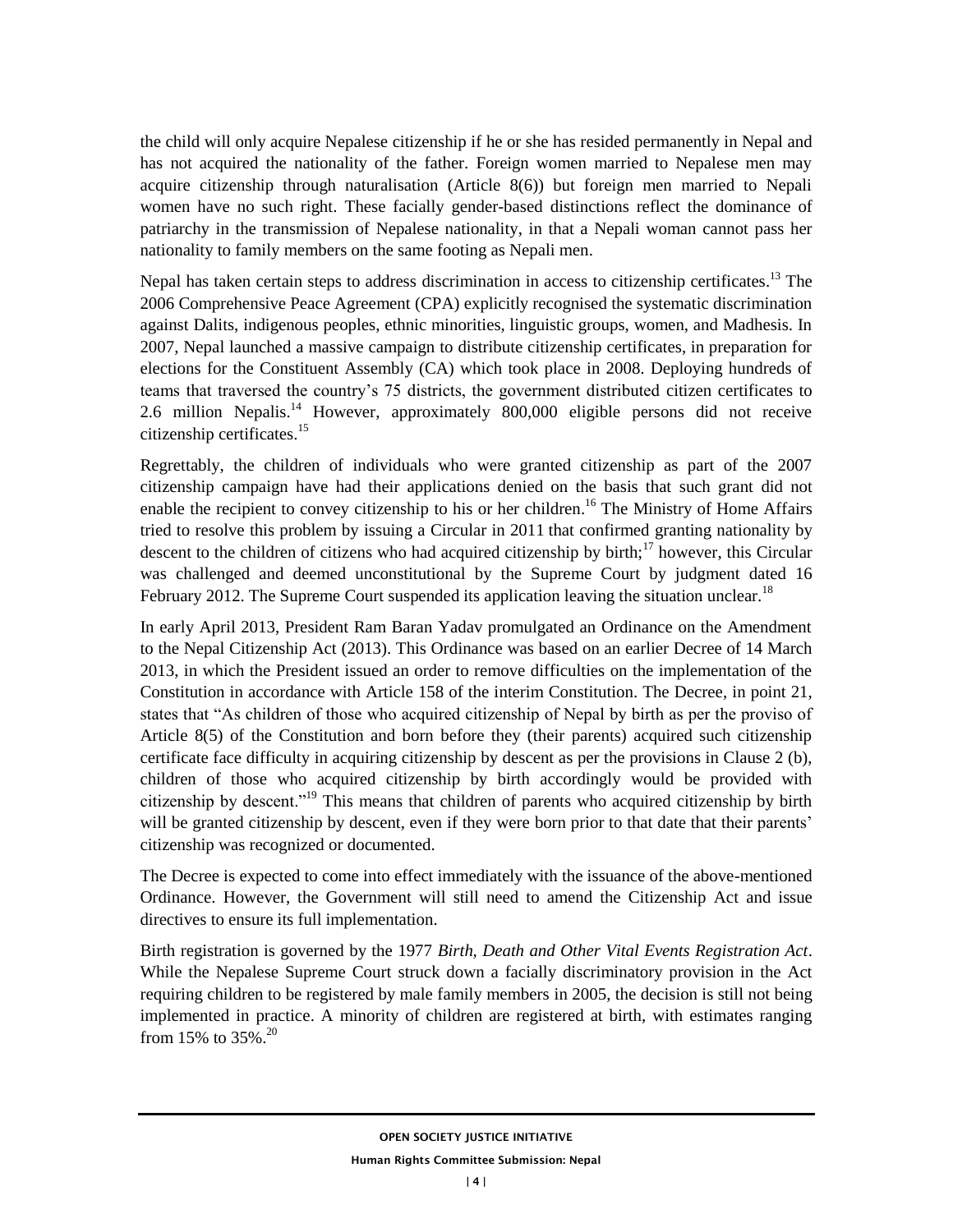# II. Obstacles to obtaining citizenship certificates

### A. Nepal's citizenship policies negatively affect historically marginalised groups, including women

A significant obstacle to obtaining citizenship certificates is the discretionary power of local administrative officials in  $DAOs$ ,  $21$  amplified by a systemic lack of policy guidance, oversight, and accountability. For example, although land certificates are not required to apply for citizenship, DAOs may deny applications submitted without proof of land ownership.<sup>22</sup> Some may demand bribes or payments.<sup>23</sup>

Some of the most marginalised groups in Nepal are women and girls,<sup>24</sup> Dalits,<sup>25</sup> and *Janajati* and Madhesi<sup>26</sup> – groups that are not seen to personify or are subjugated within the Nepali national identity, and that often face multiple forms of discrimination.<sup>27</sup> Their political, social, and economic exclusion is closely connected to their restricted access to citizenship certificates and creates a self-reinforcing cycle of discrimination and inequality.

These marginalised groups which have historically suffered direct discrimination on account of their gender, caste or ethnicity, as well as other Nepalis who are impoverished, elderly, and geographically isolated, face difficulties in obtaining citizenship certificates. These barriers generally result from infrastructural problems that affect the majority of the population, but are particularly devastating to the marginalised and oppressed. One major obstacle is the inability to produce documentation that demonstrates "place of origin," mostly caused by the lack of birth certificates. Since a majority of Nepalis, and especially members of socially-disadvantaged groups, do not have birth certificates (see Section B, below), most people have to rely on a letter from the VDC certifying their place of origin.<sup>28</sup> Due to migration for jobs and internal displacement, people may no longer live in their birth community or have sufficient ties within it to be able to secure a letter of support from the VDC.<sup>29</sup> The cost of travel to often distant DAOs, for which repeat trips may be necessary as well as overnight stays, makes acquisition of VDC letters of support prohibitively expensive for many.

Other barriers to obtaining citizenship certificates include the cost of photographs, photocopies, supporting documents, and official fees to apply. Language difficulties and illiteracy are additional barriers, and a lack of awareness of the benefits of having a citizenship certificate may prevent many from even applying.<sup>30</sup>

Gender-based discrimination also impedes access to citizenship certificates for women and for children applying for certificates at age 16. As noted above, Article 8 of the interim Constitution facially discriminates against women in the transmission of nationality to foreign spouses and children. Additionally, a married Nepali woman faces legally-mandated requirements that make her dependent on her Nepali husband and his family to acquire a legal identity of her own.<sup>31</sup> According to the 2006 Citizenship Certificate Procedures Directive, a married woman applying for a citizenship certificate must provide a copy of her marriage certificate, the citizenship certificate of her husband or father-in-law, and a citizenship certificate of a member of her family.<sup>32</sup> A child reaching the age of sixteen theoretically could apply for a citizenship certificate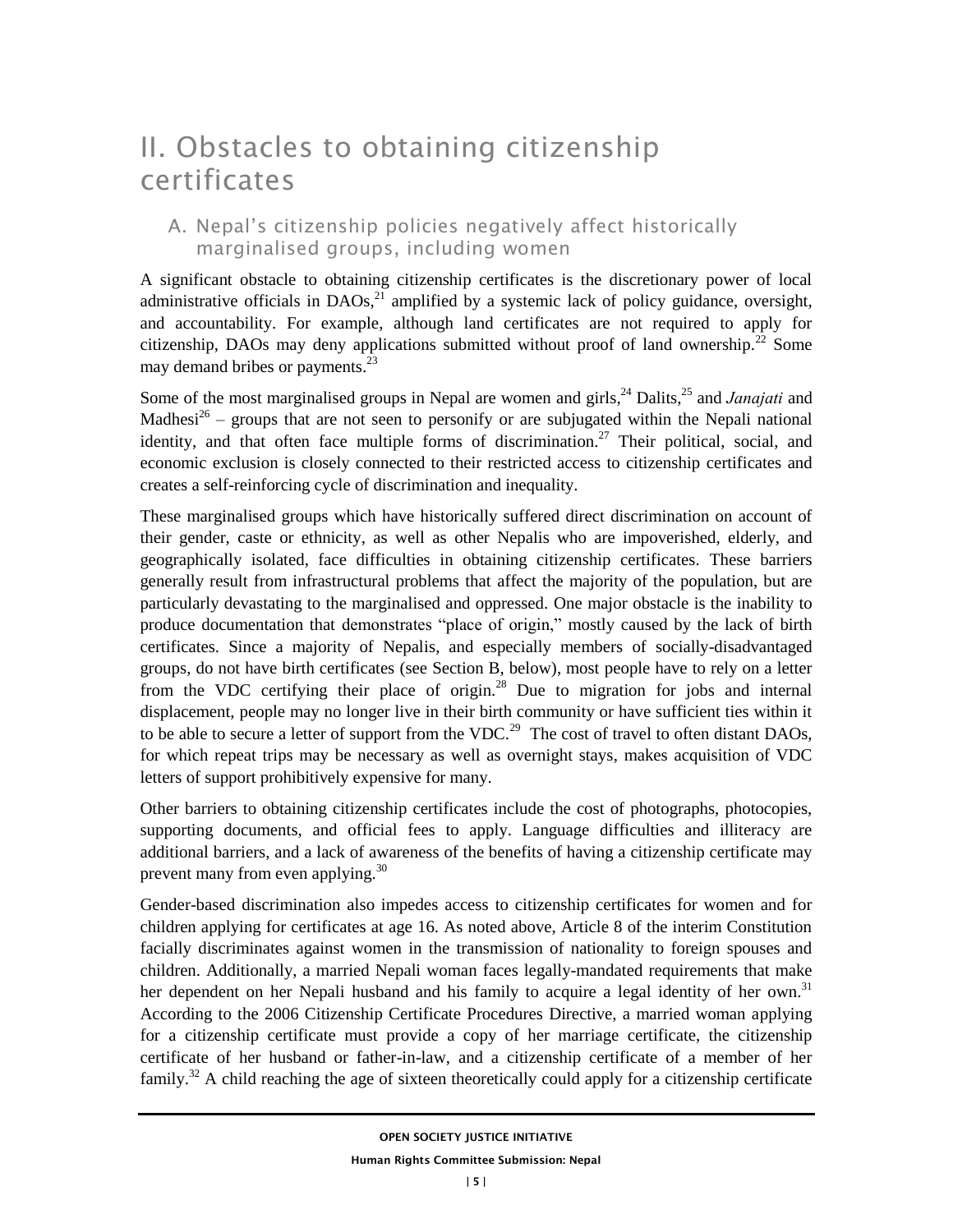based on the citizenship of either parent. In practice, though, DAOs generally grant citizenship certificates on the basis of the father's citizenship only. Children whose fathers are unknown or who are not recognized by their fathers are seriously disadvantaged by these practices.

### B. The trade in fraudulent citizenship certificates disadvantages eligible citizens

A black market exists for citizenship certificates.<sup>33</sup> The market arises from government officials "selling" citizenship certificates to foreigners or to Nepalis using fraudulent documents;<sup>34</sup> they may also unknowingly issue certificates to people who have fraudulent papers or are non-Nepali. Nepalis with citizenship certificates may also sell their certificates or falsely testify on someone's behalf for her application.<sup>35</sup> Yet, while the black market-trade in citizenship certificates provides some grounds for the government's fear of non-Nepalis fraudulently acquiring citizenship, the government has not taken sufficient effort to enforce laws cracking down on the illegal trade.<sup>36</sup>

In February 2011, the Nepali Supreme Court ruled that only citizenship certificates could be accepted as proof of identity for purposes of voter registration.<sup>37</sup> If the validity of a citizenship certificate were in question, other government-issued documents could be proffered to confirm its legitimacy, but they could not establish eligibility for registration. The Court also directed the government to take all measures to issue citizenship certificates to eligible Nepalis.<sup>38</sup>

This citizenship certificate requirement for voting has generated vociferous opposition because it will exclude an unknown number of historically marginalised Nepalis, particularly in the Terai.<sup>39</sup> Nepalis who were eligible to register to vote in previous elections without holding citizenship certificates, such as for the Constituent Assembly elections in 2008, will be disenfranchised. $40$ Already, the number of registered voters is less than those in 2007. The Supreme Court ruling highlights both the exclusion of marginalised Nepalis from the voter rolls, and the discrimination and barriers that have deprived Nepalis of citizenship certificates.

### C. Birth registration practices negatively impact children's enjoyment of Covenant rights

In addition to undermining access to legal identity, the lack of birth registration can prevent children from attending primary and secondary school, taking mandatory formal examinations, accessing higher education, applying for scholarships, and receiving free school books.

More than 35 years have passed since Nepal began its civil registration procedures in 1977 with the passing of the *Birth, Death and other Vital Events Registration Act*. UNICEF estimates the birth registration rate at 35% but Nepal's Population Registrar estimated the number to be closer to  $15\%$ <sup>41</sup>. In Nepal, traditionally, no importance is given to birth certificates until they are needed,<sup>42</sup> which usually occurs when children attend school<sup>43</sup> or at age 16, when minors need to apply for citizenship certificates.

Requirements such as citizenship certificates and the costs that are involved with birth registration processes may prevent many people from registering the birth of child.<sup>44</sup> This is especially the case for marginalised groups, who are likely to be disadvantaged economically.<sup>45</sup> Until 2005, per Section 4(1)(a) of the *Birth, Death, and Other Personal Incidents Registration*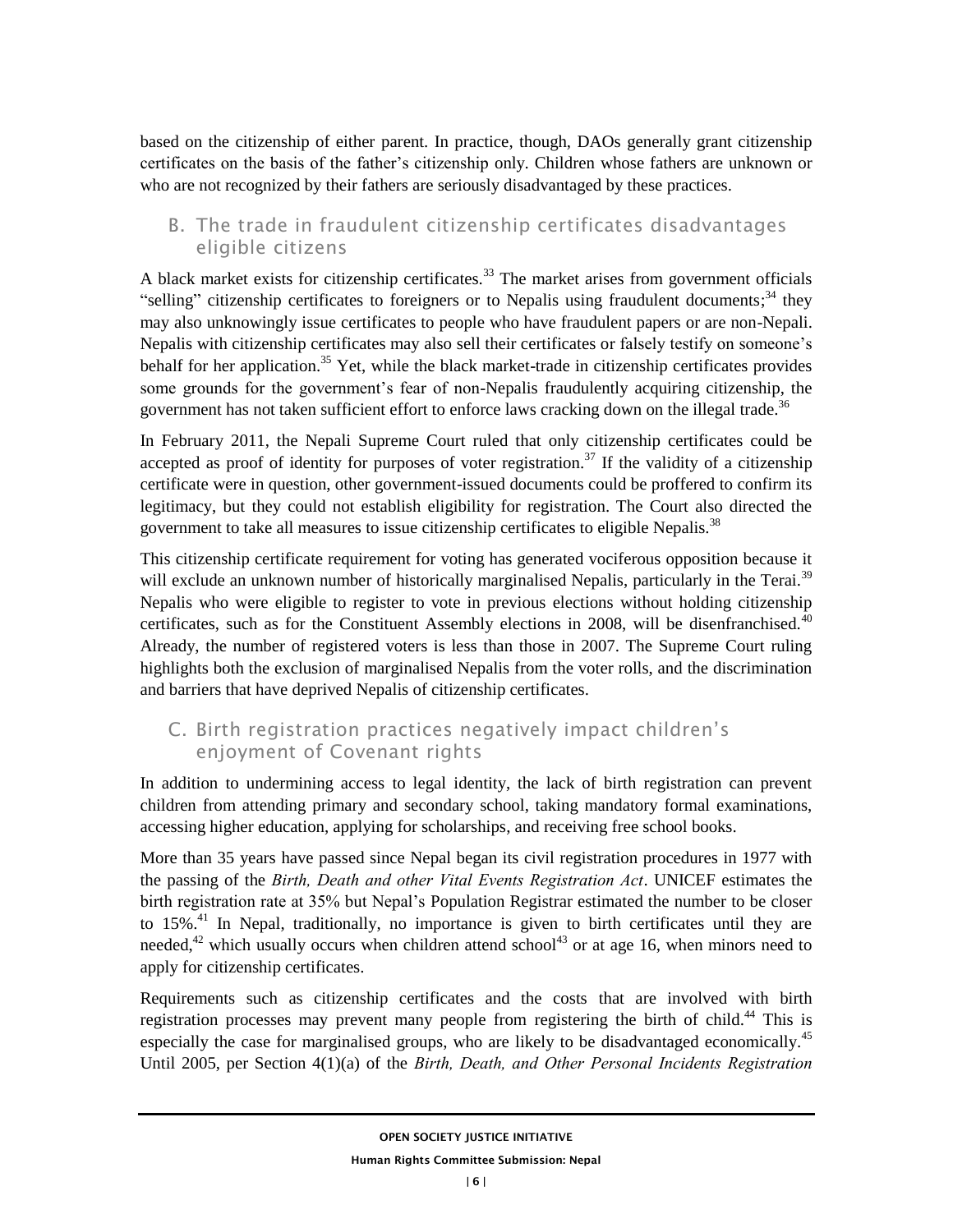*Act,* births were registered by the father and, in his absence, by the eldest male member of the family. Although the Supreme Court declared this provision unconstitutional in 2005, in practice, women still face gender-based discrimination when they seek birth registration for their children. Local registrars are often unaware of the judgment and continue to enforce the impugned provision. In turn, children of unmarried mothers, unknown fathers, abandoned children, and children whose paternity is denied by the fathers lack access to birth registration, a vital first step in securing legal identity and, eventually, a citizenship certificate.<sup>46</sup>

# III. Concerns regarding compliance with obligations under the Covenant

Nepal's current nationality laws, policies, and practices discriminate against marginalised ethnic and caste groups and women. These measures raise questions about Nepal's compliance with its obligations under Article 12(2) and (4) of the Covenant on the right of every person to leave and return to his or her "own country," Article 16 on the right to recognition as a person before the law, Article 24 on every child's right to be registered immediately at birth and to acquire a nationality, Article 25 on the right to take part in public affairs and to vote, and Article 26 on the right to equality before the law. All of these provisions should be understood in conjunction with Article 2(1), which obliges all State Parties to "respect and ensure to all individuals within its territory and subject to its jurisdiction the rights recognized in the present Covenant, without distinction of any kind, such as race, colour, sex, language, religion, political or other opinion, national or social origin, property, birth or other status."

#### Article 12

The Committee has held that the right to freedom of movement protected under Article 12 of the Covenant includes the right to obtain necessary travel documents, including passports, in recognition of the importance of access to personal identity documentation confirming nationality in the exercise of civil and political rights.<sup>47</sup> In its General Comment No. 27, the Committee elaborated the special significance of this Article in the context of long-term residents who are stateless or at risk of statelessness on account of policies or practices that deny them access to nationality, including access to personal identity documentation confirming nationality. The Committee stated that "The scope of 'his own country' is broader than the concept 'country of his nationality.' It is not limited to nationality in a formal sense, that is, nationality acquired at birth or by conferral; it embraces, at the very least, an individual who, because of his or her special ties to or claims in relation to a given country, cannot be considered to be a mere alien. This would be the case, for example, of nationals of a country who have been stripped of their nationality in violation of international law, and of individuals whose country of nationality has been incorporated in or transferred to another national entity, whose nationality is being denied them. The language of Article 12, paragraph 4, moreover, permits a broader interpretation that might embrace other categories of long-term residents, including but not limited to stateless persons arbitrarily deprived of the right to acquire the nationality of the country of such residence."<sup>48</sup>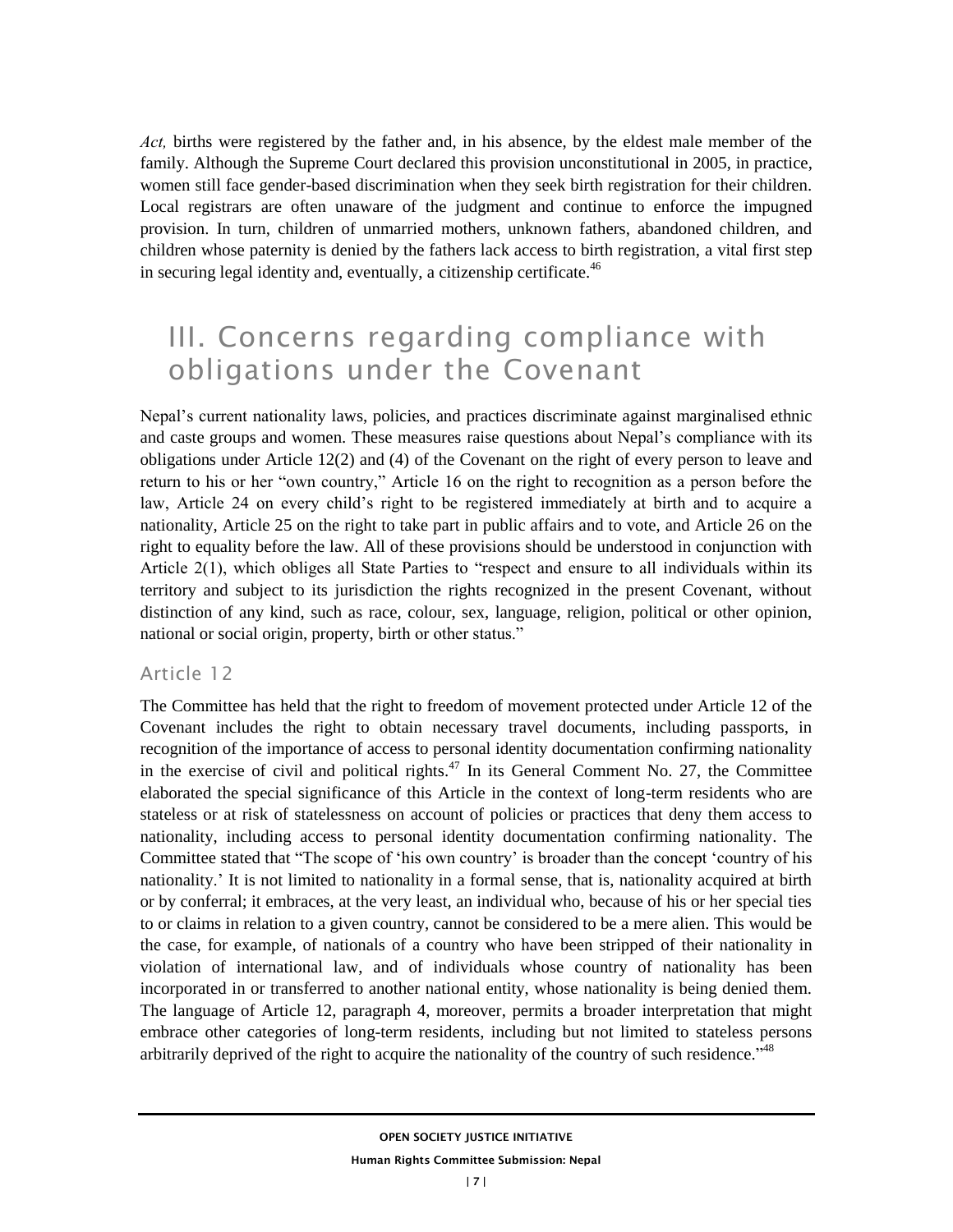For women and other marginalised groups struggling to access citizenship certificates, the rights guaranteed under Article 12 are unavailable. Practically speaking, citizenship certificates are required for passport applications, making legal entry and exit from Nepal impossible without one in most cases. More fundamentally, the uncertain legal status of members of these groups undermines their enjoyment of the entire bundle of rights associated with freedom of movement. The groups described above have faced decades of discrimination in their country of birth and long-term permanent residence. The Committee's inclusive interpretation of the concept of one's "own country" captures both the causes and consequences of their circumstances with respect to enjoyment of the rights protected under Article 12.

### Article 24

Interpretation of Article 24 on the rights of children to protection, birth registration and a nationality is guided by "the principle that in all decisions affecting a child, its best interests shall be a primary consideration."<sup>49</sup> In its General Comment No. 17, the Committee laid down key definitions and principles that also frame the application of Articles 24(2) and (3). Specifically it stated that "Under Article 24, paragraph 2, every child has the right to be registered immediately after birth and to have a name. In the Committee's opinion, this provision should be interpreted as being *closely linked to the provision concerning the right to special measures of protection and it is designed to promote recognition of the child's legal personality."* Providing for the right to have a name is of special importance in the case of children born out of wedlock. The main purpose of the obligation to register children after birth is to reduce the danger of abduction, sale of or traffic in children, or of other types of treatment that are incompatible with the enjoyment of the rights provided for in the Covenant.<sup>50</sup> The Committee has also stressed in its case law that Article 24(2), requiring that every child be registered at birth and to have a name "is designed to promote recognition of the child's legal personality."<sup>51</sup>

The Committee has further stated that "special attention should also be paid, in the context of the protection to be granted to children, to the right of every child to acquire a nationality, as provided for in article 24, paragraph 3. While the purpose of this provision is to prevent a child from being afforded less protection by society and the State because he is stateless, it does not necessarily make it an obligation for States to give their nationality to every child born in their territory. However, *States are required to adopt every appropriate measure, both internally and in cooperation with other States, to ensure that every child has a nationality when he is born.* In this connection, no discrimination with regard to the acquisition of nationality should be admissible under internal law as between legitimate children and children born out of wedlock or of stateless parents or based on the nationality status of one or both of the parents."<sup>52</sup>

In Nepal, structural discrimination against women, girls and marginalized cast and other groups is especially invidious in its impact upon children and in particular its interference with the Covenant obligation to ensure their best interests are protected. Access to birth registration for marginalised groups is low, particularly among children of unmarried mothers and children whose father cannot be established. Birth certificates may be required in order to obtain a citizenship certificate at age 16, meaning that unregistered children will likely face difficulties in having their Nepali nationality recognised, in violation of the rights under Article 24(3). Where denial of citizenship certificates to parents prevents the immediate registration of children,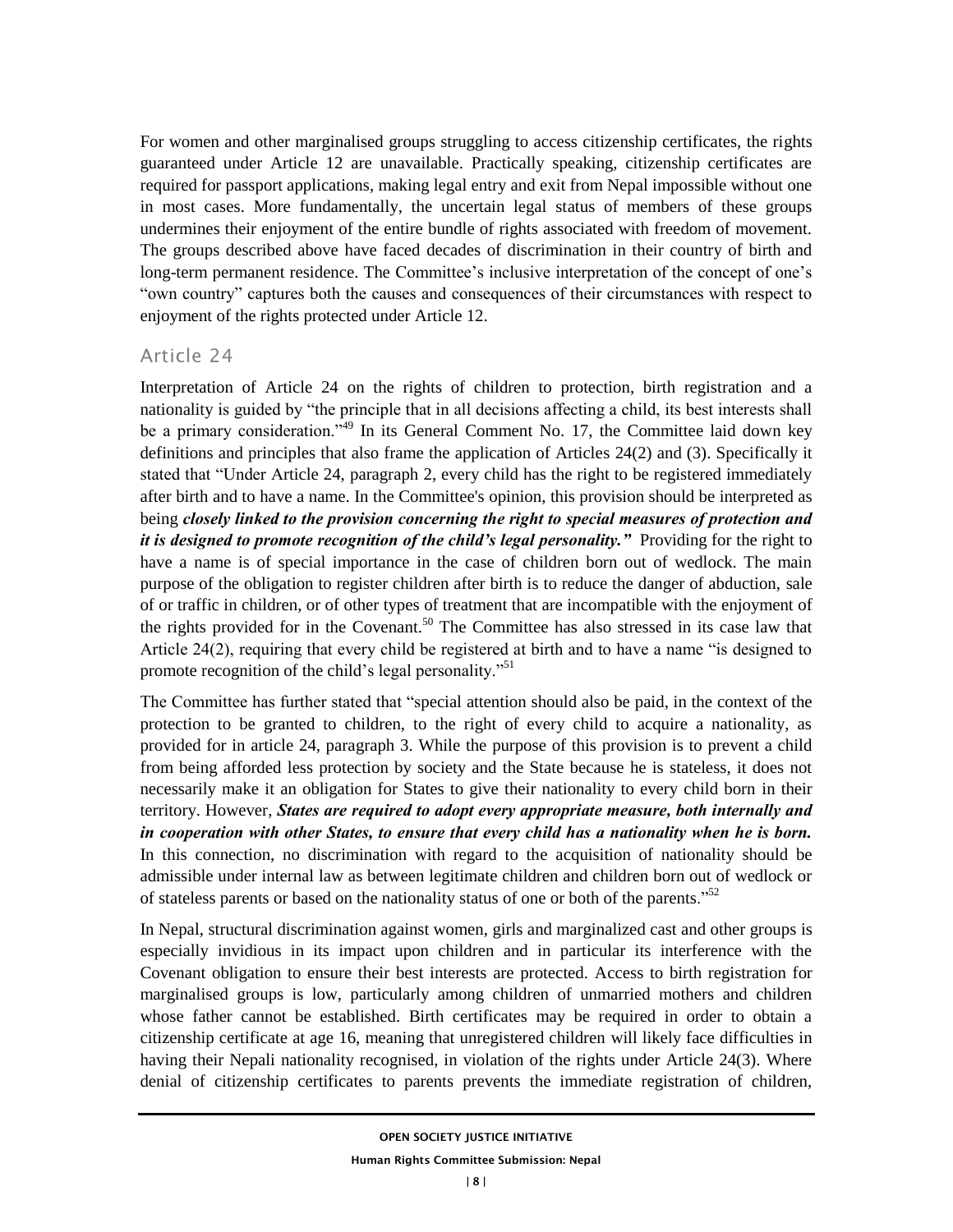Articles 24(2) and 24(3) will also be implicated. At a minimum, Nepal's practices ignore the Committee's call in General Comment No. 17 that States must adopt all appropriate measure to ensure that every child acquires a nationality when he or she is born.

#### Article 25

The Committee has made clear that in the enjoyment of the rights protected by Article 25 of the Covenant (to take part in the conduct of foreign affairs, to vote and be elected, and to have access to public service), no distinctions are permitted between citizens in the enjoyment of these rights on the grounds of race, colour, sex, language, religion, political or other opinion, national or social origin, property, birth or other status.<sup>53</sup>

The impending exclusion of hundreds of thousands of individuals who are entitled to Nepali nationality from voting in upcoming elections triggers the core protections of Article 25. The measures will impact members of marginalized groups in gross disproportion to the general population. Members of these groups enjoyed the franchise in 2008 and recent moves to bar them from voting underscore the overriding need to reform policies and practices associated with access to citizenship certificates. For the purposes of compliance with Article 25, however, immediate steps must be taken to ensure that all eligible voters are able to participate in the political system.

#### Article 26

 $\overline{a}$ 

In its General Comment No. 18, the Committee stated that Article 26 of the Covenant not only entitles all persons to equality before the law as well as equal protection of the law but also prohibits any discrimination under the law and guarantees to all persons equal and effective protection against discrimination on any ground such as race, colour, sex, language, religion, political or other opinion, national or social origin, property, birth or other status. It also noted that provides in itself an autonomous right.<sup>54</sup> It prohibits discrimination in law or in fact in any field regulated and protected by public authorities.<sup>55</sup>

Though the Nepali government may argue that its citizenship and documentation policies are not intended to discriminate, in practice they have had had a disproportionate – and negative – impact on marginalised groups, in particular girls and women.

In its last concluding observations on Nepal, dating from 1994, the Committee expressed "concern over the situation of women who, despite some advances, continue to be de jure or de facto the object of discrimination as regards … transmission of citizenship to children."<sup>56</sup> Nepal has yet to resolve the disadvantages that first troubled the Committee nearly 20 years ago. Discrimination against women and other marginalised groups still plagues the acquisition and enjoyment of nationality and the exercise of related rights protected under the Covenant.

 $2 \text{ According to the Nepal Treaty Act of 1990, international human rights instruments to which Nepal is a.}$ party have the force of domestic law and prevail over domestic laws when the two conflict.

 $1$  Acceded to the Covenant on 14 May 1991 (no reservations).

<sup>3</sup> The 2001census listed 103 social groups based on caste, ethnicity, religion, language, and unidentified groups; no single group dominated numerically. According to the census, caste groups constituted 58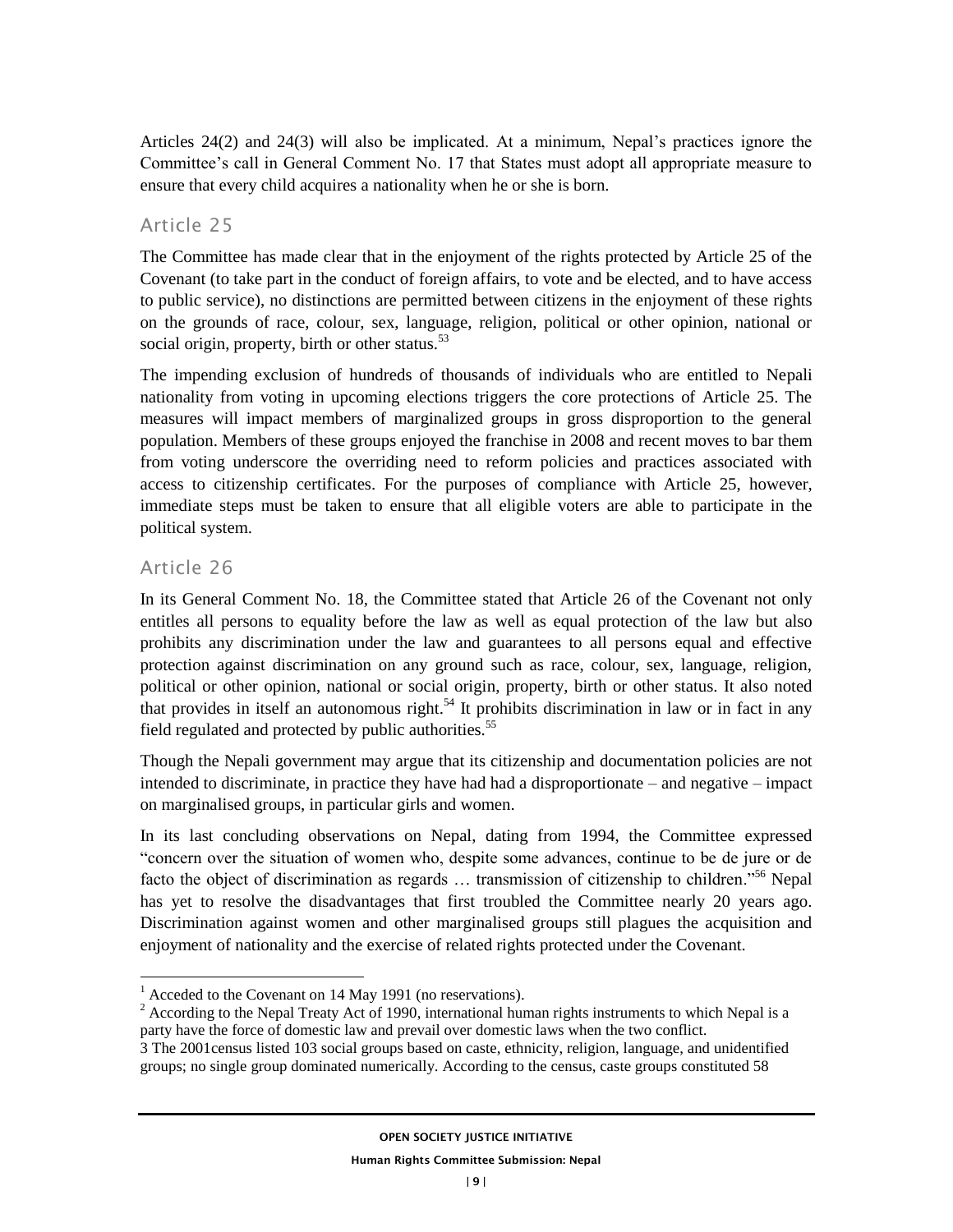percent of the population, Janajati (indigenous groups) 37 percent, and Hindus 80 percent. The Terai, a swathe of low-lying land sweeping west to east in the south of the country, is home to approximately half of the country's population. Three groups predominate in the region: Janajati, Madhesi, and Pahadis. Madhesis account for approximately one-third of Nepal's entire population.

<sup>4</sup> A citizenship certificate, and not a birth certificate, is required to obtain a passport. Passport applicants under the age of 16 must submit minor identification cards and their parents' citizenship certificates.

 $<sup>5</sup>$  Obtaining permission to publish a newspaper or operate a printing press, for example, is dependent on</sup> submitting the citizenship certificates of the publisher, editor, and board of directors.

6 *See Nepal: A Report on Thematic Concept Paper and Preliminary Draft 2066 (2009-10 AD)* UNDP/Support to Participatory Constitution Building in Nepal (SPCBN)/CCD (Jan. 2010) drafted by Constituent Assembly's Committee for Fundamental Rights and Directive Principles. In the report, the Committee states: "The issue of citizenship has been extremely sensitive for Nepal owing to the special geo-political condition of Nepal, two giant neighboring countries in terms of geography and population, cultural similarity among the neighboring countries, open border and the like matters. Therefore, the concept paper and draft regarding citizenship has been prepared on the basis of a stern policy of keeping intact the sovereignty, national independence, integrity of Nepal and unfathomable love of the Nepalese people for their country."

 $\tilde{7}$ *See* Kamal Raj Sigdel, "Whose Nation Is It? An influx of just one percent of the neighboring country's population would increase Nepal's population by almost double, whereas even if the entire Nepali population is added to the neighbor's population, that would not make any difference," *The Kathmandu Post*. April 2, 2010.

8 *See* Sapana Pradhan Malla, *An Update of Discriminatory Laws in Nepal and Their Impact on Women*, p. xi, FWLD (2006). 9 *See The Nepal Gender and Social Exclusion Assessment Report*, World Bank, 2005.

<sup>10</sup> Although Article 18 of the 2006 Citizenship Act provides that an applicant may appeal a denial, interviewees in one UN survey suggested that local officials do not promote the option and little independent legal assistance reaches the villages. *See* UN Resident and Humanitarian Coordinator (UNRCHC) *Field Bulletins* (May, Aug. 2011).

 $11$  Nepal Citizenship Act 2063 (2006), 26 November 2006.

 $\overline{a}$ 

<sup>12</sup> Interim Constitution of Nepal 2063 (2007), Article 8(2) [Citizenship at the Commencement of the

Constitution], available at http://www.worldstatesmen.org/Nepal\_Interim\_Constitution2007.pdf.

<sup>13</sup> In 1995, the government-established Dhanapati Upadhyay Commission reported that 3.4 to 5 million Nepalis living in the country did not hold citizenship certificates.

<sup>14</sup> The government's inclusion of marginalized communities was received by some as a threat to the Nepali state: "the citizenship provision has paved a way for the distribution of millions of Nepali citizenship certificates to the foreigners…[The] government and… parliament persistently lack the will to safeguard Nepal's sovereignty, independence and territorial integrity." *See* Madan Regmi, "Ganapathy Forgets Prachanda," *The Kathmandu Post*, May 29, 2007.

<sup>15</sup> Various reasons are given for why 800,000 did not receive citizenship: 1) People could not be reached, did not have the money or time to travel to their DAO, or did not have the proper documentation and 2) Lack of documentation proving length of residence in Nepal, lack of awareness of the campaign, difficulty in getting supporting documents due to poverty or illiteracy, absent from the village at the time of distribution, apathy in communities for women to apply, damage or destruction of records at VDCs, and non-availability of VDC secretaries, particularly in conflict-affected areas to supply or certify supporting documents. *See* UNRCHC, *Field Bulletins* (May, Aug. 2011)

<sup>16</sup> UNRCHC, *Field Bulletins* (May, Aug. 8 and 11, 2011). According to a UNRCHC monthly report, there may be occurrences of DAOs denying applications from the children of those who acquired naturalized citizenship in 2007. There were reports that DAOs have seized citizenship certificates granted by mobile units in the 2007 campaign because of the reputation they acquired for facilitating fraudulent citizenship. UNRCHC *Field Bulletins* (Aug 11, 2011).

<sup>17</sup> Government of Nepal, Ministry of Home Affairs, *"Grant of citizenship to the offspring of the citizens who have attained Nepali citizenship by birth.*" December  $6<sup>th</sup> 2011$ .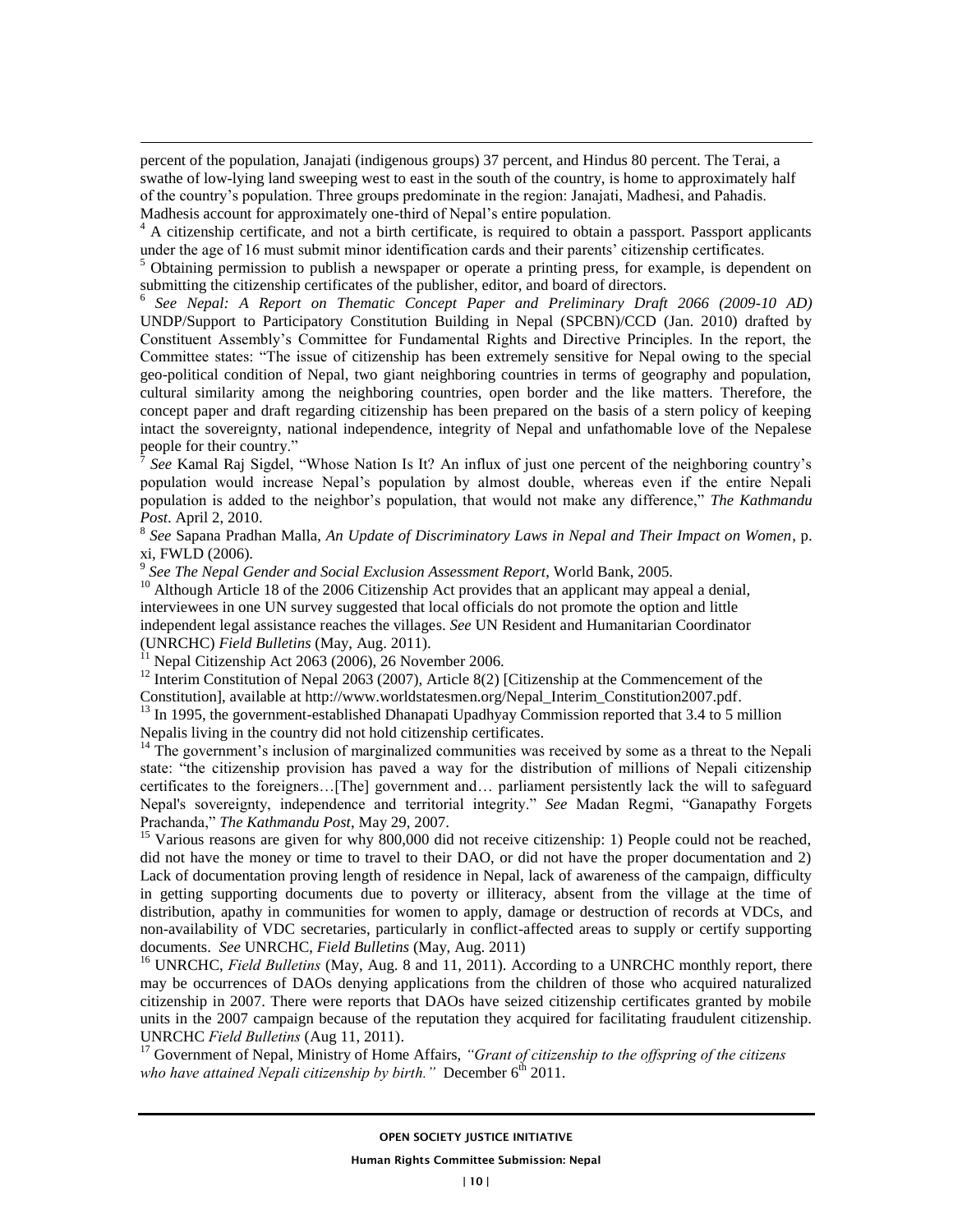<sup>18</sup> The Supreme Court rendered what it described as an "interim order" granting a stay of the Home Ministry decision and a stay of notifications to the district administration offices, stating that "such things should be fixed by amending Article 8(2) of the Interim Constitution" and "until the final decision is made, such notifications shall not be carried out…" (unofficial English translation).

- <sup>19</sup> Unofficial English translation. Copies of the Decree and the Ordinance are not yet widely available.
- <sup>20</sup> Legal Identity for Inclusive Development, Asian Development Bank, 2007.

 $\overline{a}$ 

<sup>21</sup> *See, e.g.*, "[Due to] lack of clarity in administrative procedures as well as the patriarchal mind set of the government officials, [the] transfer of citizenship remains a matter of discretion of the authorities." Forum for Women, Law and Development (FWLD), *Shadow Report to CEDAW* (2011). Available at: [http://www.fwld.org](http://www.fwld.org/)

<sup>22</sup> *See The Nepal Gender and Social Exclusion Assessment Report*, World Bank, 2005.

<sup>23</sup> UNRCHC, *Field Bulletins* Aug. 18, 2011. In the report, the following story is portrayed: "A middleman asked me for NRs 10,000, but I could not pay that much money because I am poor' says a woman from the *Tarai*. Others around her confirmed that money was required to obtain citizenship certificates, referring hesitantly to the VDC Secretary and other village leaders."

<sup>24</sup> According to the National Women's Commission (NCW): "Gender relations in Nepal continue to be defined by a patriarchal value system, which perpetuates women's subordination...They are poorer than men with less access to property, income, inheritance and credit and often with little control over own or overall household earnings. They are less educated and more likely to be engaged in non-skilled work rather than in better paid professional, technical and management-related jobs." National Women's Commission. *Independent Report prepared by the National Women's Commission of Nepal to supplement the Combined 4th and 5th Periodic Report Submitted to the CEDAW Committee by the Government of Nepal*, page 3. June 2011, available at

[http://www2.ohchr.org/english/bodies/cedaw/docs/ngos/NWC\\_Nepal49.pdf](http://www2.ohchr.org/english/bodies/cedaw/docs/ngos/NWC_Nepal49.pdf)

 $^{25}$  Dalits represent less than one percent of the civil service, police, and other public sector agencies. Approximately 23 percent of hill Dalits and 44 percent of Madhesi Dalits are landless. A number work as *Haliyas* (bonded labourers) in the Mid- and Far-West, even though the government abolished the practice in 2008. Recommendations for UPR Review on Nepal on Dalits. DRC Follow-up Committee-Nepal and International Dalit Solidarity Network. January 2011.

<sup>26</sup> Nepal's National Planning Commission developed an inclusion index in 2008. The commission found the most excluded group is Madhesi Dalit, followed by Hill Dalits, Muslims, and Terai and Hill *Janajatis*. UNDP, *Human Development Report Nepal* (2009).

<sup>27</sup> Other historically excluded groups include the Tharu and Limbui in the Terai, Haliyas, and Nepalis in the Far- and Mid-West and high Himalayas due to their regions' remoteness and lack of development. Not all Terai communities consider themselves Madhesi and political tensions have arisen over such a designation. In 2009, Tharu and Muslims protested against their categorization in the interim constitution as Madhesis; the protests were particularly known as the Tharu Movement. Asian Centre for Human Rights. Nepal: Pax Indianus Crumbles. December 2009, available at: [http://www.achrweb.org/briefingpapers/Nepal-BP-04-](http://www.achrweb.org/briefingpapers/Nepal-BP-04-09.html) [09.html.](http://www.achrweb.org/briefingpapers/Nepal-BP-04-09.html)

 $^{28}$  For the most marginalized groups, such as Dalits, obtaining citizenship is all-the-more difficult because individuals who do not have documentation may not haves sufficient ties within a community to be able to have people vouch for them. See National Dalit Confederation, *Terai Dalit Women. Situation of Citizenship, Political Participation and Good Governance* (2007). See also: Center for Human Rights and Global Justice, *Recasting Justice: Securing Dalit Rights in Nepal's New Constitution* (New York: NYU School of Law, 2008).

<sup>29</sup> The 2003-04 Nepal Living Standards Survey found that 37 percent of Nepalis five-years and older were born outside the VDC of their current residence. The 2008 National Labor Force Survey found that 33 percent of Nepalis migrated outside their home district during and since the conflict. *See The Nepal Gender and Social Exclusion Assessment Report*, World Bank, 2005.

<sup>30</sup> Because forbearers did not have citizenship certificates, some Nepalis may not think they need one. Nini Gurung and Eric Paulsen, "Nepal Moves Mountains," *Refugees*, No. 147, Issue 3, pp. 16-17, UNHCR (2007).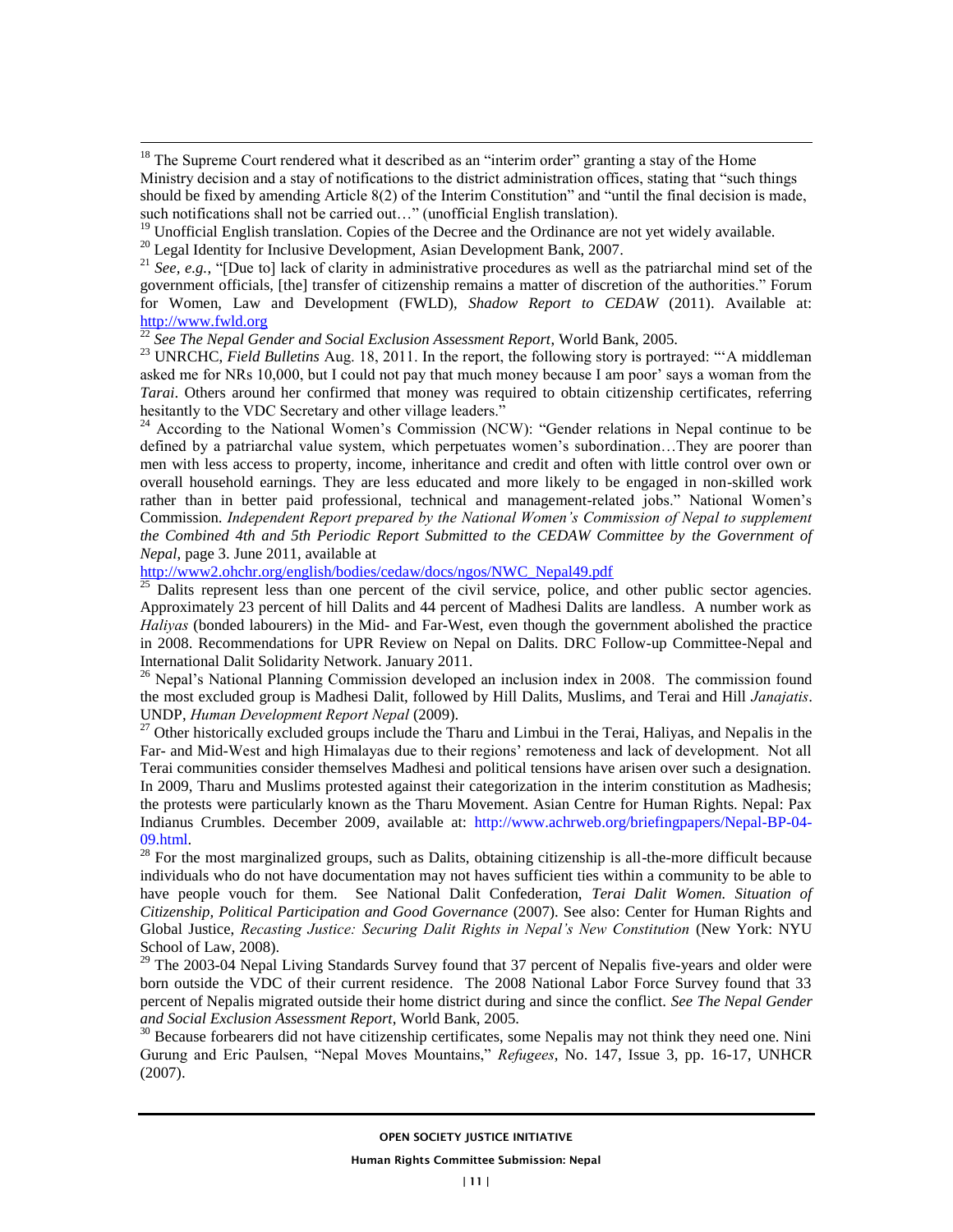$31$  Until a November 28, 2005 Supreme Court decision, married women under the age of 35 were required by law to have written consent from their husbands in order to apply for a passport. The purported reason for the law was to prevent trafficking. "Nepal: High Court Says Women Can Get Passports," *Off Our Backs*, Vol. 35, No. 11/12, p. 7 (Nov./Dec. 2005). *See also The Himalayan Times* reports that Madhesi women are not obtaining citizenship certificates because their husbands refuse to cooperate, even resorting to violence when asked to assist. (June 27, 2011). The UN reports how a woman from the Terai was unable to obtain a citizenship certificate because her migrant husband did not want to come back to deal with the administrative requirements for her application. UNRCHC (Aug. 18, 2011). The National Commission for Women reports: "[W]idows, divorcees or women whose husbands have deserted them face problems in acquiring citizenship for themselves as married women have to obtain the consent and assistance of their husband or husband's family in order to apply for a citizenship certificate." CEDAW submission (June 2011). In May 2011, a DAO denied a married woman's citizenship certificate application because her husband's whereabouts were unknown. The DAO stated she must divorce her husband to be eligible. The woman said after she obtained a divorce, she would rely on her father's citizenship certificate for her application. *The Kathmandu Post* (June 2011).

 $\overline{a}$ 

 $32$  Citizenship Certificate Distribution Procedure Directive, 2006, Chapter 2, section (4)(5) reads: A Nepali women married before acquiring the citizenship certificate is required to submit the following additional documents for acquiring citizenship certificate in addition to above mentioned documents: (a)

Proof of Marriage Registration, (b) Citizenship Certificate of husband or father in law, (c) Verification of any among husband, mother in law or father in law or elder brother in law or younger brother in law, (d) Copy of citizenship of father or mother or elder brother or younger brother of the maternal side. The foregoing is based on secondary source material as an official copy of the Directive is not publicly available.

<sup>33</sup> Three typical ways to acquire citizenship certificates illegally: 1) providing real documents based on fraudulent information or supporting documentation; 2) acquiring and altering existing documents; and 3) counterfeiting. Please see: Asian Development Bank, *Legal Identity for Inclusive Development* (2007).

<sup>34</sup> See "Bardiya DAO Bristles at Fake Citizens", in which an Indian national who submitted fake documents was granted citizenship after paying the DAO. Ekantipur, April 30, 2011, available at: [www.ekantipur.com](http://www.ekantipur.com/)  <sup>35</sup> Such examples of fraudulent obtainment of citizenship are one reason the 2007 citizenship campaign is seen as problematic.

<sup>36</sup> The Prevention of Corruption Act (2003) established the Committee for the Investigation of the Abuse of Authority (CIAA), which has jurisdiction over cases of fraudulent identity documents involving corruption among public officials.

 $37$  The Court reportedly stated that if eligibility were based on documents other than citizenship certificates, there was the risk of non-Nepalis registering to vote and "getting elected to the government bodies." Please see: Dev Kumar Sunuwar."Voter ID Row: Citizenship Sole Basis, Rules SC," *[www.ekantipur.com](http://www.ekantipur.com/)*, Feb. 7, 2011.

<sup>38</sup> Although the Ministry of Home Affairs (MoHA) has directed DAOs to provide same-day citizenship certificates to eligible applicants, it is not conducting outreach to increase applications for citizenship certificates. The Carter Center. Second Interim Statement on the Election Commission of Nepal's "Voter Register with Photograph" Program. Pages 9 - 10 (July 2011). In addition, responding to another writ, the Supreme Court reportedly directed MoHA to ensure that single women can easily obtain citizenship certificates so as not to ensure their eligibility for voter registration. Please see: Dev Kumar Sunuwar."Voter ID Row: Citizenship Sole Basis, Rules SC," [www.ekantipur.com,](http://www.ekantipur.com/) Feb. 7, 2011.

<sup>39</sup> Madhesis have been at the forefront of opposition to the citizenship certificate requirement; they argue that the current voter rolls should not be replaced but updated and corrected. They are concerned that a number of Madhesis and other ethnic and marginalized groups in the Terai will lose their right to vote because of documentation difficulties. The Carter Center. First Interim Statement on the Election Commission of Nepal's "Voter Register with Photograph" Program. Page 7 (April 2011).

<sup>40</sup> Voter eligibility requirements also affected voter registration turnout. Given the lack of data on how many Nepalis do not have citizenship certificates (or proof of migration), it is difficult to determine to what extent eligibility requirements have prohibited voter registration. However, based on the fieldwork of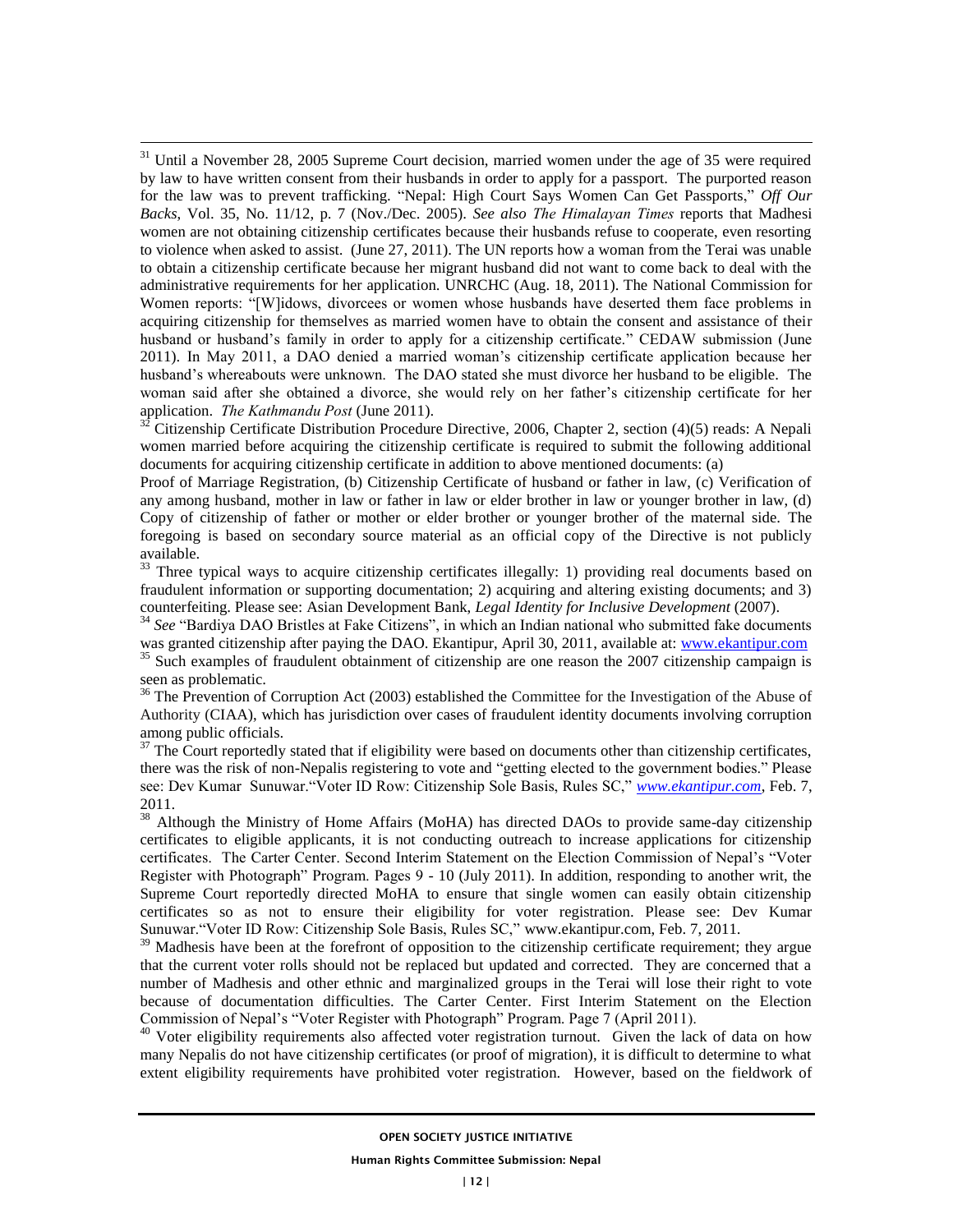government enumerators, between one-third and one-half of Nepalis lacked eligibility documents, were out-of-district, or were out-of-country. The Carter Center. Second Interim Statement on the Election Commission of Nepal's "Voter Register with Photograph" Program. Page 8 (July 2011)

<sup>41</sup> Legal Identity for Inclusive Development, Asian Development Bank, 2007.

<sup>42</sup> Registration can be made at the Ministry of Local Development, the DAOs, VDCs and municipalities.

<sup>43</sup> Although, legally birth certificates are not required to enrol a child in school, in practice many rural schools require them.

<sup>44</sup> Birth registration is free only if completed within 35 days of birth. A late fee of NRs.8 is applied if completed between 35 and 70 days. Applicants who register after the 70-day period are subject to a fine of up to NRs.50.

 $45$  "Although citizenship certificates are not legally required for birth registrations in Nepal, they are frequently required in practice." Asian Development Bank, *Legal Identity for Inclusive Development* (2007) p. 58.

<sup>46</sup> Government of Nepal, Country Report on Birth Registration, Ministry of Local Development, 2006. The report was submitted to the Asia and Pacific Regional Conference on Birth Registration in Bangkok, March 2006.

<sup>47</sup> UN Human Rights Committee, CCPR General Comment No. 27: Freedom of Movement, at para. 9, UN Doc CCPR/C/21/Rev.1/Add.9 (2 Nov. 1999); *El Ghar v. Libyan Arab Jamahiriya*, UN Human Rights Committee, No. 1107/2002, 29 March 2004, UN Doc. CCPR/C/82/D/1107/2002, at para. 7.3.

<sup>48</sup> UN Human Rights Committee, *General Comment No. 27: Freedom of Movement (Article 12)*, CCPR/C/21/Rev.1/Add.9.

<sup>49</sup> UN Human Rights Committee, *Bakhtiyari et al. v. Australia*, No. 1069/2002, HRC 2004 Report, Vol. II, Annex IX, Sect. DD, para. 9.7.

<sup>50</sup> UN Human Rights Committee, CCPR General Comment No. 17: Article 24 (Rights of the Child), 7 April 1989, at paras. 7-8, available at: http://www.refworld.org/docid/45139b464.html.

<sup>51</sup> UN Human Rights Committee, *Mónaco de Gallicchio v. Argentina*, No. 400/1990, HRC 1995 Report, Vol. II, Annex X, Sect. B, para. 10.5.

<sup>52</sup> UN Human Rights Committee, CCPR General Comment No. 17: Article 24 (Rights of the Child), 7 April 1989, at paras. 7-8, available at: http://www.refworld.org/docid/45139b464.html.

<sup>53</sup> UN Human Rights Committee, *General Comment No. 25*: *The right to participate in public affairs, voting rights and the right of equal access to public service (Art. 25): 07/12/1996, para. 3.* 

<sup>54</sup> UN Human Rights Committee, *General Comment No. 18 (Thirty-seventh session, 1989): Non-Discrimination, A/45/40 vol. I (1990) 173*, para. 1.

<sup>55</sup> Ibid, para. 12.

 $\overline{a}$ 

<sup>56</sup> Human Rights Committee, Concluding observations on Nepal, CCPR/C/79/Add.42, 10 November 1994.